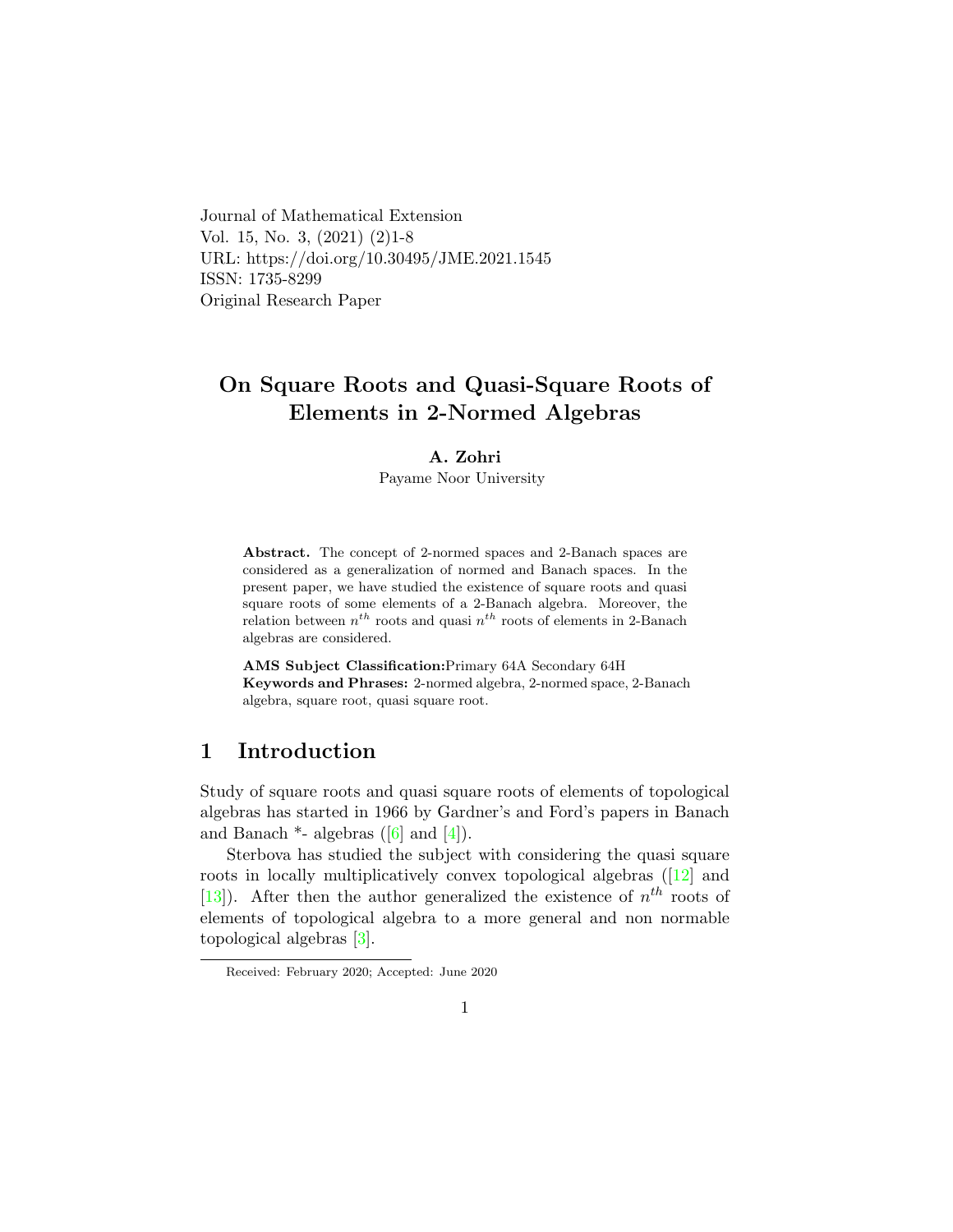An extensive study about Ford's lemma (related to this subject) has been done by Abel in 2011 [\[1\]](#page-6-2).

In this article, we will study the subject for 2-normed algebras.

The notion of 2-metric spaces and 2-normed spaces was introduced by Gahler in 1960. This subject as a generalization of metric spaces and normed spaces was studied by many authors such as A. White , Gunawan and Mashadi. They are obtained various results about 2- normed algebras<sup>[\[1\]](#page-6-2)</sup> [\[2\]](#page-6-3)[\[8\]](#page-7-3). By [\[10\]](#page-7-4) there exist 2-normed algebras (with or without unity) which are not normable, so the study of this kinds of algebras may be considered as generalization of normed algebras.

Considering the concept of 2-normed algebras; Noor Mohammad and siddiqi , Lal, have shown that the class of 2-normed algebras with unity as defined in  $[8]$  is either void or contains only trivial algebras  $[8]$ .

Also sum aspects of 2-normed and 2-Banach algebras are studied in [\[15\]](#page-7-5), [\[14\]](#page-7-6), [\[7\]](#page-7-7). A new definition of 2-normed algebras and an example satisfying this definition is given in  $[10]$ , which in a subsequent work they were trying to show that there exists 2-normable algebra(with or without unity) which are normable.

Gahler in his first paper [\[5\]](#page-6-4) mentioned the real motivation for studying 2-norm structure, and also he asked that if there is a physical situation or an abstract concept where norm topology does not work but 2-norm topology does work?

The theory of 2-normed spaces and their structure and difference of this structure with the normed spaces one is considered in [\[2\]](#page-6-3).

An embedding of a generalized 2-normed space into the space of all bounded linear mappings on the set of all bounded 2-linear mappings are investigated in [\[9\]](#page-7-8).

In this article we have studied the  $n^{th}$  roots and quasi  $n^{th}$  roots of elements of 2-normed algebras. The similar theorems which are proved for Banach algebras and for LMC algebras, are generalized for fundamental topological algebras, by the author [\[3\]](#page-6-1).

### 2 Definitions and preliminary remarks

In this section, we give the basic definitions and properties of 2-normed spaces and algebras.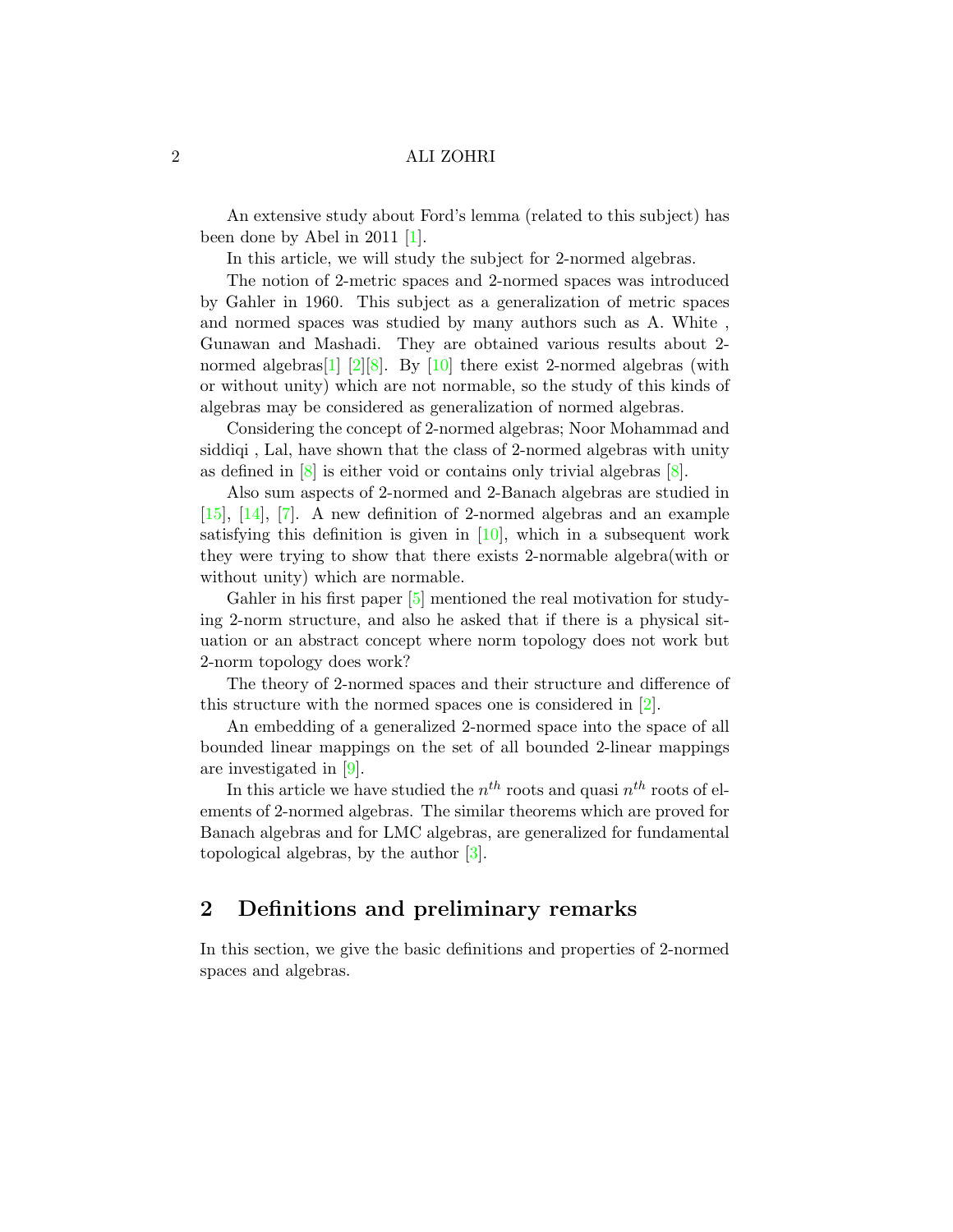**Definition 2.1.** [\[10\]](#page-7-4) Let E be a linear space of dimension greater than one over the field  $K$  where  $K$  is the field of real or complex numbers. The real valued function  $\Vert ., \Vert$  on  $E \times E$  is said to be a 2-norm if it satisfies the following axioms:

- (i)  $||x, y|| = 0$ , if and only if x and y are linearly dependent in E;
- (ii)  $||x, y|| = ||y, x||$  for all  $x, y \in E$ ;
- (iii)  $\|\alpha x, y\| = |\alpha| \|x, y\|$  for all  $\alpha \in \mathbb{K}$  and for all  $x, y \in E$ ;
- (iv)  $||x + y, z|| \le ||x, z|| + ||y, z||$  for all  $x, y, z \in E$ .

The pair  $(E, \|\cdot\|)$  is said to be a 2-normed linear space over the field  $\mathbb{K}.$ 

**Definition 2.2.** [\[10\]](#page-7-4) Let E be a real algebra of dim> 2 with the 2-norm  $\|\ldots\|$ . E is said to be a 2-normed algebra if there is some  $k > 0$  such that  $||xy, z|| \le k||x, z|| ||y, z||$  for all  $x, y, z \in E$ .

There are several examples in the literature of this subject such as [\[10\]](#page-7-4) and [\[11\]](#page-7-9). Also there are many definitions for 2-normed algebras which some of them are not usefull  $[10]$ . The following interesting definition is given in  $[10]$ .

**Definition 2.3.** . Let E be a subalgebra of dimension  $\geq 2$  of an algebra B, and  $\Vert ., \Vert$  be a 2-norm in B and  $a_1, a_2 \in B$  be linearly independent, non-invertible and be such that

$$
\forall x, y \in E, ||xy, a_i|| \le ||x, a_i|| ||y, a_i||, i = 1, 2.
$$

Then E is called a 2-normed algebra with respect to  $a_1, a_2$ .

**Definition 2.4.** Let E be an algebra and  $x, y \in E$ . Then the quasi product of x, y is defined as  $x \circ y = x + y - xy$ , and we denote

$$
x \circ x \circ \cdots \circ x = x^{\circ n}.
$$

**Definition 2.5.** Let  $x$  be an element of a 2-normed algebra  $E$ . The element  $y \in E$  is said to be quasi-inverse of x if

$$
y \circ x = 0, x \circ y = 0
$$

An element that has a quasi-inverses said to be quasi-invertible (or quasiregular), all other elements are said to be quasi-singular.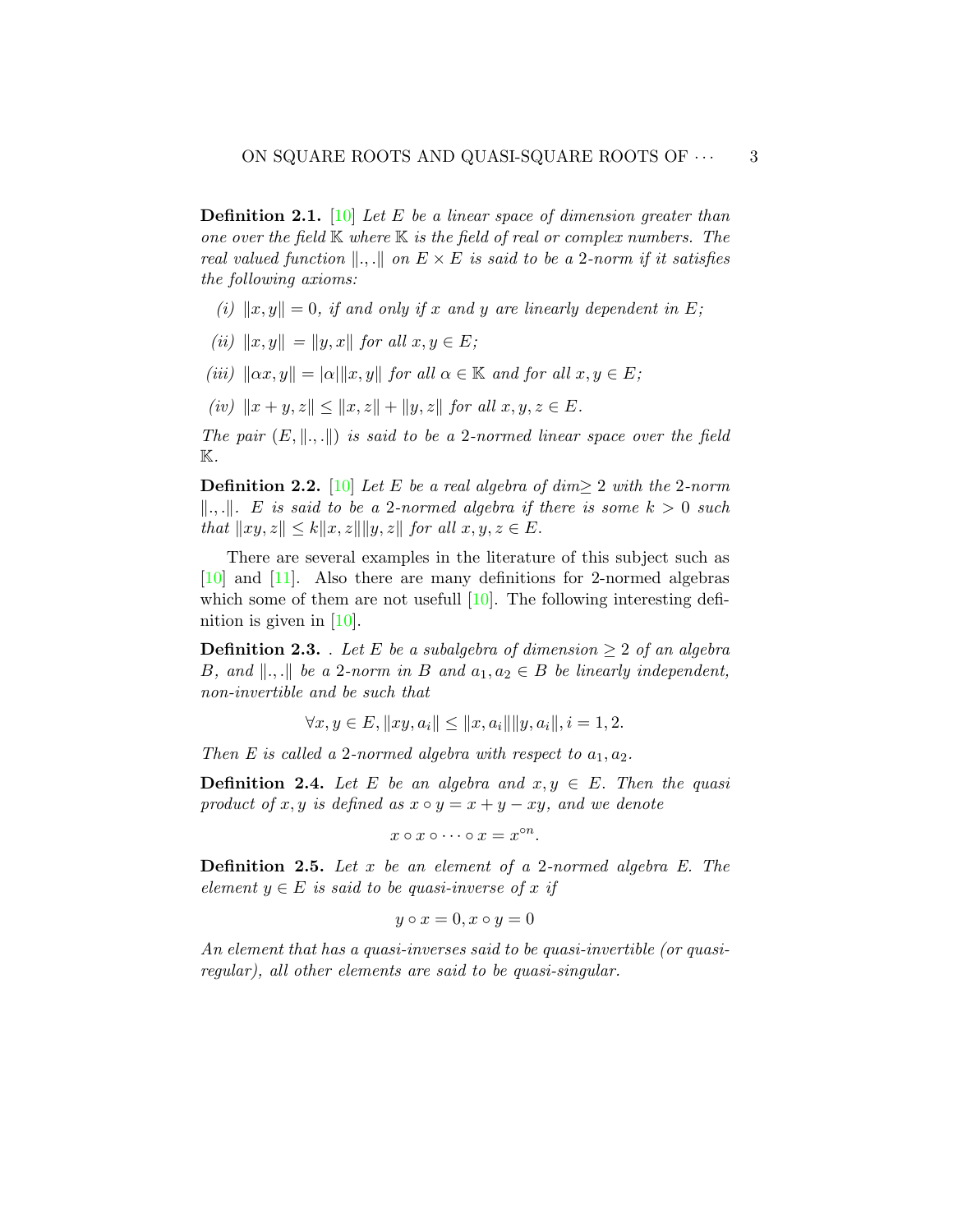**Remark 2.6.** The quasi-inverse of a quasi-invertible element  $x$  in a topological algebra is denoted by  $x^0$  , and the set of all quasi-invertible elements of E by q-Inv(E), and the set of all quasi-singular elements of E by  $q\text{-}Sing(E)$ .

**Definition 2.7.** Let  $x$  be an element of a 2-normed algebra  $E$ . The element  $y \in E$  is said to be quasi square root of x if

 $y \circ y = x.$ 

By above definition and definition of quasi product it is eassily seen that y is a quasi square root of x if and only if  $x = 2y - y^2$ .

**Definition 2.8.** We say that a 2-Banach algebra  $E$  has an identity element e if for every  $a \in E$ ,  $e.a = a.e = a$  and  $||a, e|| \neq 0$ .

### 3 New Results

Let  $E$  be a 2-Banach algebra with unit element  $e$ , in this section we give a condition that any  $x \in E$  have a square root and in general  $n^{th}$  root. Also conditions for existence of quasi square roots and quasi  $n^{th}$  roots will be given.

**Theorem 3.1.** Let E be a 2-Banach algebra. If  $\|e - x, z\| < 1$  for all  $z \in E$ , then x has an square root in E.

**Proof.** Let  $\|e - x, z\| < \eta < 1$  now suppose that

$$
y_m = \sum_{k=0}^{m} \binom{\frac{1}{2}}{k} (x - e)^k e^{m-k}.
$$

We have

$$
||(x - e)^k, z|| \le ||(x - e)^{k-1}, z|| ||e - x, z||
$$
  

$$
\le ... \le ||(x - e), z||^k < \eta^n,
$$

which tends to zero when  $k$  tends infinity. Also since

$$
\sum_{k=0}^{m} \binom{\frac{1}{2}}{k} \eta^{n} < \sum_{k=0}^{m} \binom{\frac{1}{2}}{k} = \sqrt{2} - 1,
$$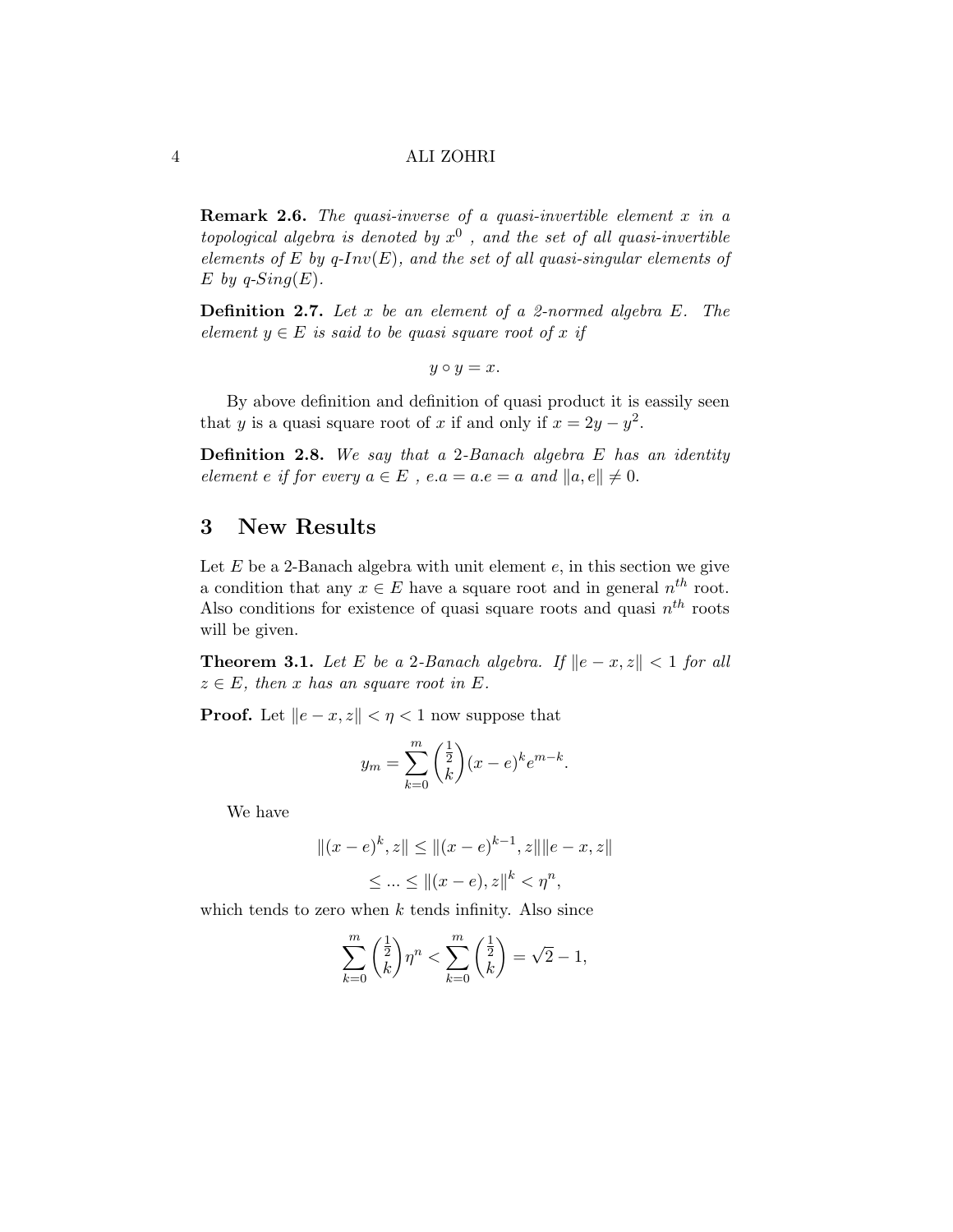implies that  $\sum_{k=0}^{m} \binom{\frac{1}{2}}{k} (x-e)^k e^{m-k}$  is a convergent series. As we know

$$
\lim_{m \to \infty} \sum_{k=0}^{m} \binom{\frac{1}{2}}{k} (x - e)^k e^{m-k} = x^{\frac{1}{2}}.
$$

then x has an square root in E.  $\square$ 

By replacing  $\frac{1}{n}$  instead of  $\frac{1}{2}$  in the previous theorem we conclude that x has  $n^{th}$  root.

Corollary 3.2. Let A be a 2-Banach algebra. If  $||e - x, z|| < 1$  for all  $z \in E$  then x has an  $n^{th}$  root in E.

Proof. In this case we will have

$$
\lim_{m \to \infty} \sum_{k=0}^{m} \binom{\frac{1}{n}}{k} (x - e)^k e^{m-k} = x^{\frac{1}{n}}.
$$

since E is Banach, it is clear that  $x^{\frac{1}{n}} \in E$ .  $\Box$ 

The important results on inverses regarding to the above theorem proved an interesting data for algebras without a unit element. It is worth noting that this notion have been extended to such algebras in ordinary case in two ways:

- (1) by the adjunction of a unit element,
- (2) by using the concept of quasi-inverse.

In next theorem we would like to consider the subject in 2-normed algebras by using the concept of quasi-inverse.

**Theorem 3.3.** Let A be a 2-Banach algebra. If  $||x, z|| < 1$  for all  $z \in E$ , then there is a  $y \in E$  such that  $2y - y^2 = x$ .

Proof. Let

$$
y_m = \sum_{k=0}^m \binom{\frac{1}{2}}{k} (x)^k,
$$

similar to above theorem, the series  $\sum_{k=0}^{m} \left(\frac{1}{k}\right)(-1)^k ||x, z||^k$  is absolutely convergent for every  $z \in E$ . Now since the sum  $u(t)$  of the series

$$
u(t) = -\sum_{k=1}^{\infty} \binom{\frac{1}{2}}{k} (-t)^k,
$$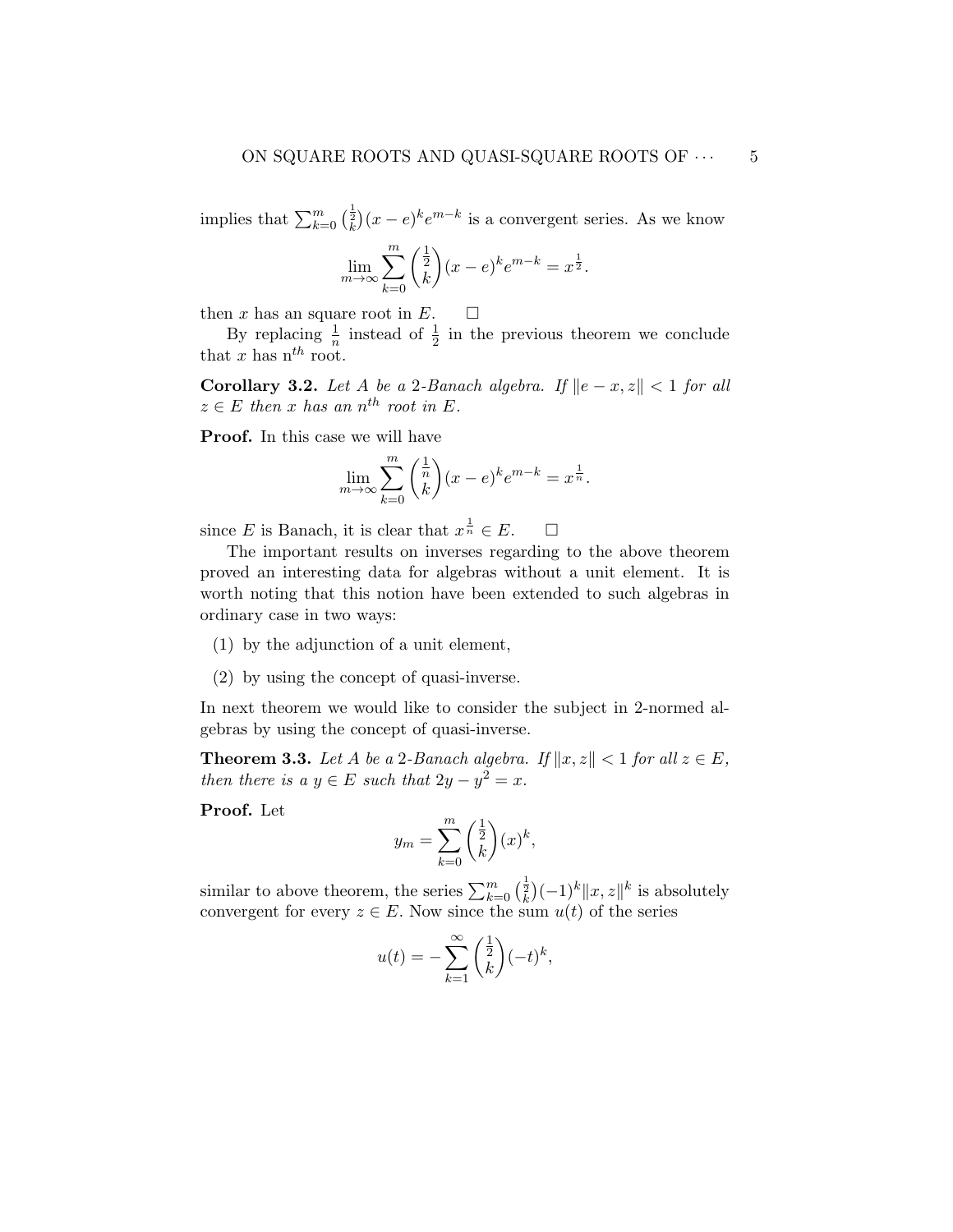satisfies the equation  $2u(t) - [u(t)]^2 = t$  in which by replacing t by x we get the conclusion. That is with above condition  $x$  has quasi square root.  $\Box$ 

### 3.1 Quasi invetibility.

In this section we consider quasi-invertibility of elements of 2-Banach algebras.

**Theorem 3.4.** Let E be a 2– Banach algebra. If  $||x, z|| < 1$  for all  $z \in E$ , then x is quasi invertible and

$$
x^0 = -\sum_{n=1}^{\infty} y^n.
$$

**Proof.** Let t be positive real number and  $||x, z|| < t < 1$ . Then we have  $||(x, z)^n|| < t^n < 1$ . So the series  $\sum_{n=1}^{\infty} ||(x, z)^n||$  is convergent.

Since  $E$  is Banach then it converges to an element of  $E$  such as  $y$ . Let  $s_n = 1 + a + \cdots + a_{n-1}$ . Tehen  $s_n \to s$  and  $||x, z|| \to 0$  as  $n \to \infty$ , and we have

$$
(1 - y)s_n = s_n(1 - y) = 1 - y_n.
$$

Therefore, by continuity of multiplication, we have ,  $(1-y)s = s(1-y)$  =  $1. \square$ 

**Theorem 3.5.** If E has a unit element e, then an element x of E has the quasi-inverse y if and only if  $e - x$  has the inverse  $e - y$ .

**Proof.** It is obviously seen that we have  $(e - x)(e - y) = e - (x \circ y)$ . Then  $(x \circ y) = 0$  if and only if  $(e - x)(e - y) = e$ .  $\Box$ Similar to above theorem we can state it for  $n^{th}$  and quasi  $n^{th}$  roots.

**Theorem 3.6.** Let  $E$  be a 2-Banach algebra with unit element  $e$ . Then  $z$  is quasi  $n^{th}$  root of y if and only if  $e-z$  is  $n^{th}$  root of  $e-y$ 

**Proof.** For  $n = 2$  we have  $z^{\circ 2} = z \circ z = 2z - z^2 = y$  if and only if  $(e - z)^2 = e - y.$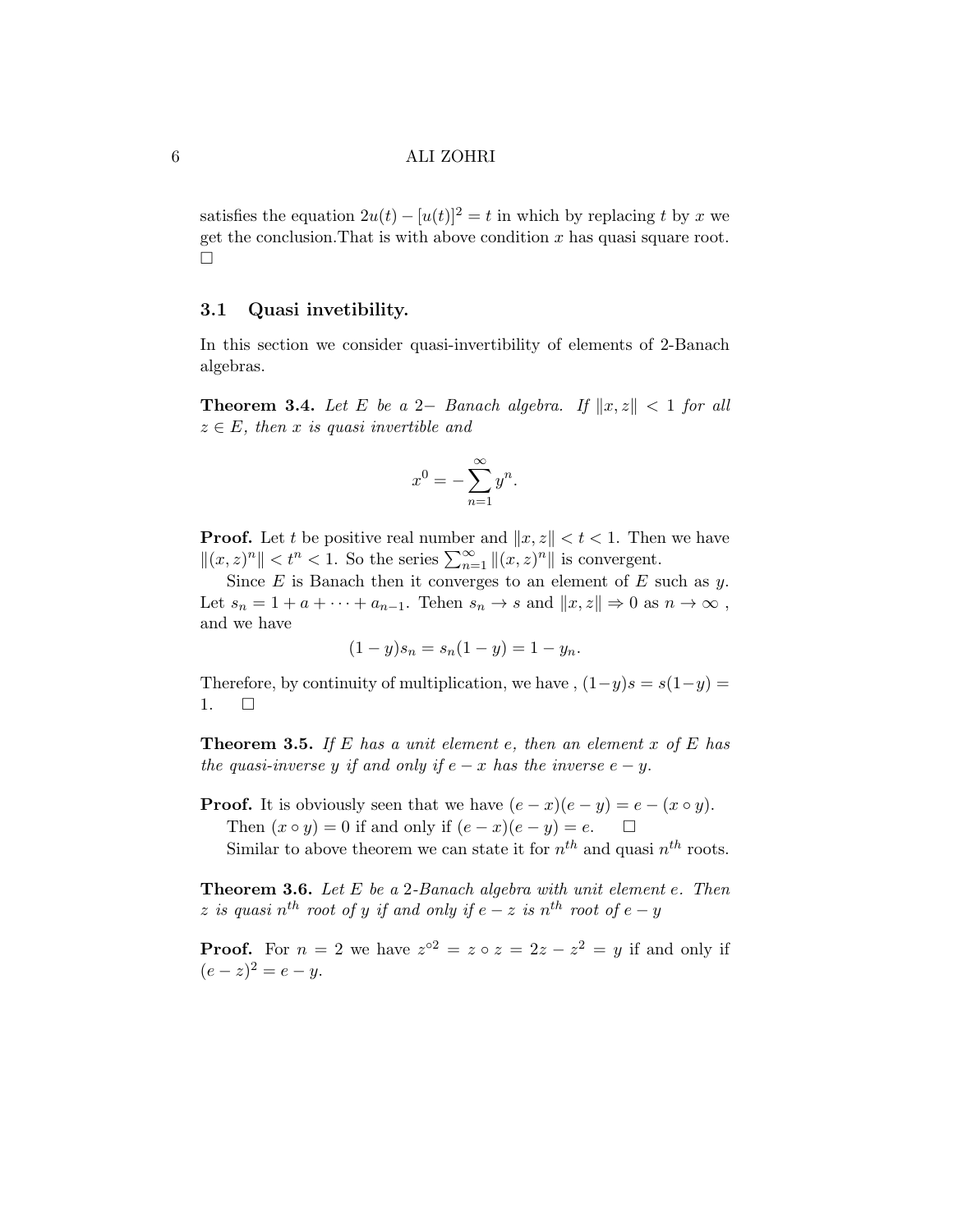Now we have to prove the theorem by induction. Let  $z^{\circ n} = e - (e - z)^n$ we have to prove that  $z^{\circ(n+1)} = e - (e - z)^{n+1}$ , to do it, we have

$$
z^{\circ(n+1)} = z \circ z^{\circ n} = z \circ (e - (e - z)^n)
$$
  
= z + (e - (e - z)^n) - z(e - (e - z)^n) = e - (e - z)^n (e - z))  
= e - (e - z)^{n+1}.

That is  $y = z^{\circ n} = e - (e - z)^n$  if and only if  $(e - z)^n = e - y$ .  $\Box$ 

## 4 Conclusion

In this article we considered the notion of square roots and quasi square roots also  $n^{th}$  roots and quasi  $n^{th}$  roots of elements of a 2-normed algebra. We proved that every x with condition  $||e - x, z|| < 1$  for all $x \in E$  has a square root and an  $n^{th}$  root in E. Also every element x of E has the quasi-inverse y if and only if  $e - x$  has the inverse  $e - y$ .

#### Acknowledgements

I would like to thank the referees for carefully reading the manuscript, and usefull comments.

# References

- <span id="page-6-2"></span>[1] M. Abel, M. Abel, Ford lemma for topological \*-algebras, *Proceed*ings of the Estonian Academy of Sciences,Estonian Academy publishers, 60 (2011) 69-80
- <span id="page-6-3"></span>[2] M. Açıkgoz, A review on 2-normed structures, *Int. Journal of Math.* Analysis, 1 (4) (2007), 187-191.
- <span id="page-6-1"></span>[3] E. Ansari Piri, A. Zohri, The  $n^{th}$  root and quasi square roots in fundamental topological algebra, Far east journal of mathematical science, 28(3) (2008), 695-699.
- <span id="page-6-0"></span>[4] J. W. Ford, A square root lemma for Banach \*-algenbras, Journal of the London Mathematical Society, 42 (1967), 521-522.
- <span id="page-6-4"></span>[5] S. Gahler, 2-normed spaces, Math. Nachr., 4 (1996) 1-43.